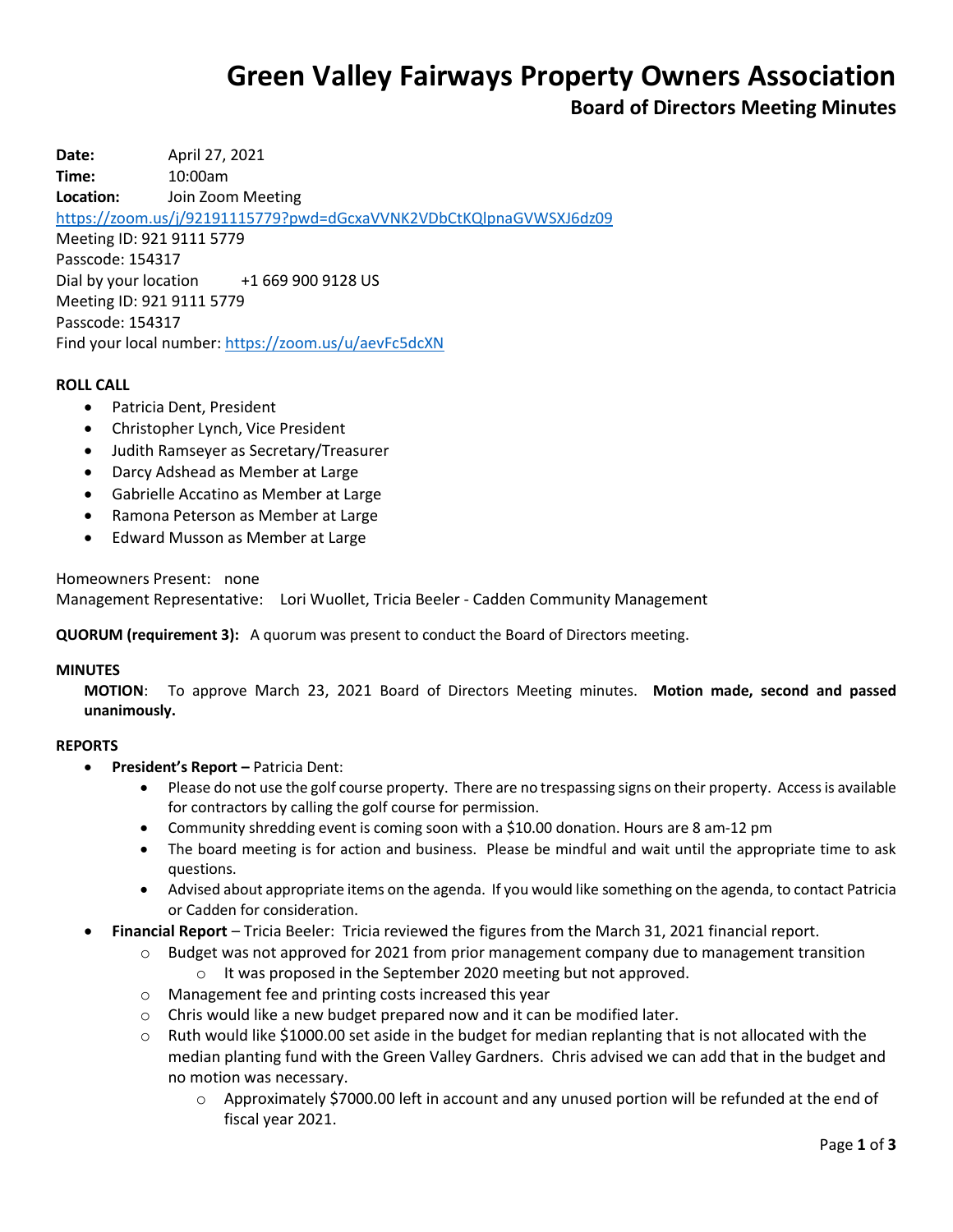|                                  | Financials as of March 31, 2021 |                   |              |             |
|----------------------------------|---------------------------------|-------------------|--------------|-------------|
| <b>Operating Account Balance</b> |                                 | \$102,932.93      | Income/Mo    | \$19,761.36 |
| <b>Total Reserve Balance</b>     |                                 | \$21,945.74       | Expenses/Mo  | \$5895.23   |
| BMO CD - pending                 |                                 | \$22,470.83       | Delinguent   | \$11878.71  |
|                                  |                                 |                   | Prepaid      | \$2278      |
|                                  | <b>YTD Actual</b>               | <b>YTD Budget</b> | Variance     |             |
| Income                           | \$31219.67                      | \$36,404.99       | (55, 185.32) |             |
| <b>Expenses</b>                  | \$6,973.07                      | \$8,214.26        | \$1,241.19   |             |
| Net Income                       |                                 | \$24,246.60       |              |             |

**Managers' Report** – Tricia Beeler provided an update on various items.

## **Committee Reports**

- **Architectural & Maintenance** Darcy Adshead:
	- $\circ$  Approved and denied ARC are received from Darcy and she explained the ARC process.
	- o Darcy would like to have a plan in place for the Summer ARC requests.
	- $\circ$  It was suggested to not delay any ARC requests over the summer and should meet electronically.
	- o The committee will develop a plan and report at the next meeting.

## **ACTION ITEMS**

- **Newsletter**:
	- $\circ$  Discussion about Homeowner submissions regarding serenity and if those are allowed to be in the newsletter. Discussion ensued and it was decided that only items pertaining to the association news will be in the newsletter.
	- o Newsletter committee consists of Patricia, Gabi and is designed by Darcy and content is controlled by the committee
	- o Committee would like to put out a newsletter 3 times/year
	- $\circ$  Due to costs of mailing, it was suggested to only have on the website and via email. Discussion ensued and it was decided to have one last printed copy to those who don't have email on file that advises them that it will only be via email and on the website.

#### **Insurance:**

- o Chris went through the coverages that the association currently has
- o Theft coverage is needed and explained what it covers
- o Discussed policy limits/coverages and current costs
- $\circ$  Asked board members who were on the board for some time if they had meetings with the insurance agent or if they just renewed the policy. The answer was they just renewed.
- $\circ$  This item will be further discussed in executive session and voted on in open session

## **BOD Meeting location and time:**

- $\circ$  The next meeting will be via zoom but starting in September it will be at Friends in Deed.
- o There is consensus that the meeting will be on Tuesdays at 10:00 AM in Room C at FID.
- $\circ$  Board would like the executive meeting after the regular session as they feel that works best.

## **Attorney Representation:**

- $\circ$  Chris explained the need for Attorney retainer for questions only. Carolyn Goldschmidt charges a \$600.00 retainer per year to ask unlimited questions only.
- o Explained the benefits of having such an agreement
- o **MOTION**: To approve the \$600.00/year retainer of Carolyn Goldschmidt for questions. **Motion made, second and passed unanimously.**